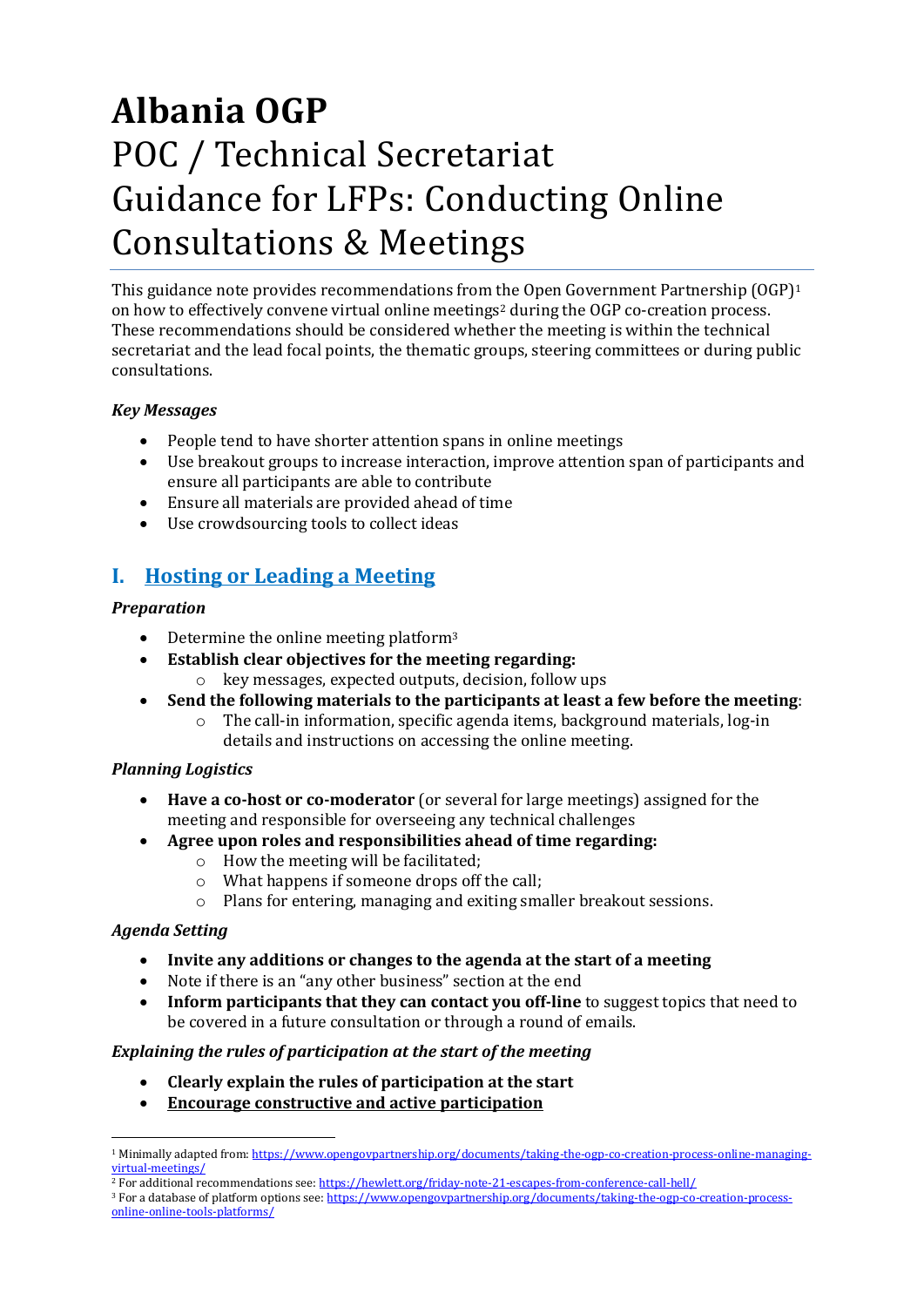- **Emphasize importance of inclusivity and being respectful towards all participants and ideas**
- For larger meetings discussions may take place in chat boxes or virtual breakout rooms
- **Ask those not speaking to put their microphone on mute**
- Explain that the moderator will call on participants to unmute to speak or ask questions and explain how to do this
- Ask that each participant share their name and affiliation when they speak

## *Maximizing Interaction*

- **Attention span for an online meeting is 45 minutes**, but longer if more interactive
- **Introduce breakout groups to improve interaction and attention spans**
- Icebreaker exercises increase interaction inclusion of 'fun' live polls
- Ask speakers or meeting moderators to pose questions in the meeting chat box (and ask someone to collect the answers and report on some of the answers)

# *Note Taking*

- Assign note taking to someone who is not moderating
- Note-taker can email agenda and background materials during the meeting to any participants who do not have them on hand
- Designated document to collect notes and ideas from all participants to all everyone to contribute

# *Summarize Action Items*

- State any conclusions, action items and next steps and corresponding responsibilities and deadlines at the end of the meeting
- [Google doc](https://www.google.com/docs/about/) can be used to show live what action items are being noted
- Inform attendees of when materials from the meeting will be available

# **II. Managing Breakout Groups**

If your group is large and you are finding a need to bring the whole group together while still having smaller group discussions, try the following methods:

- Decide before the meeting how to divide participants into groups or smaller teams o Consider organizing groups along thematic or sector lines
- **Platforms for break out groups**:
	- o [Bluejeans,](https://support.bluejeans.com/s/article/BlueJeans-Breakout-Sessions) [Google Meet,](https://meet.google.com/) [Jitsi,](https://jitsi.org/) an[d Skype Meet](https://www.skype.com/en/free-conference-call/)
- Specialized collaboration platforms and tools:
	- o [Zoom's breakout rooms](https://support.zoom.us/hc/en-us/articles/206476093-Enabling-breakout-rooms),
	- o [LUMA Institute's templates in MURAL](https://mural.co/) for visual collaboration
	- $\circ$  [Ideaflip](https://ideaflip.com/) for online interactive tools such as 'post it' style tools and online flip chards
- **Appoint a lead facilitator or moderator for each breakout group** and have them explain the participation mechanics and the objectives of the breakout session
	- o Ensure that there is back up support for the facilitator in case technical challenges are faced by the latter at any point during the meeting.
	- o Depending on time available and group size, all participants may be invited to introduce themselves briefly.
- **Have everyone brainstorm ideas in a pre-workshop session where possible**, then cluster ideas and discuss
- Remember that if you break the participants into subgroups for an activity, you may need to have them share their discussion with the broader group. Consider how that will affect the meeting time, decide who will do this and how
- **Ensure that you provide time reminders on when the breakout session will end and how participants can re-join the full group discussion**